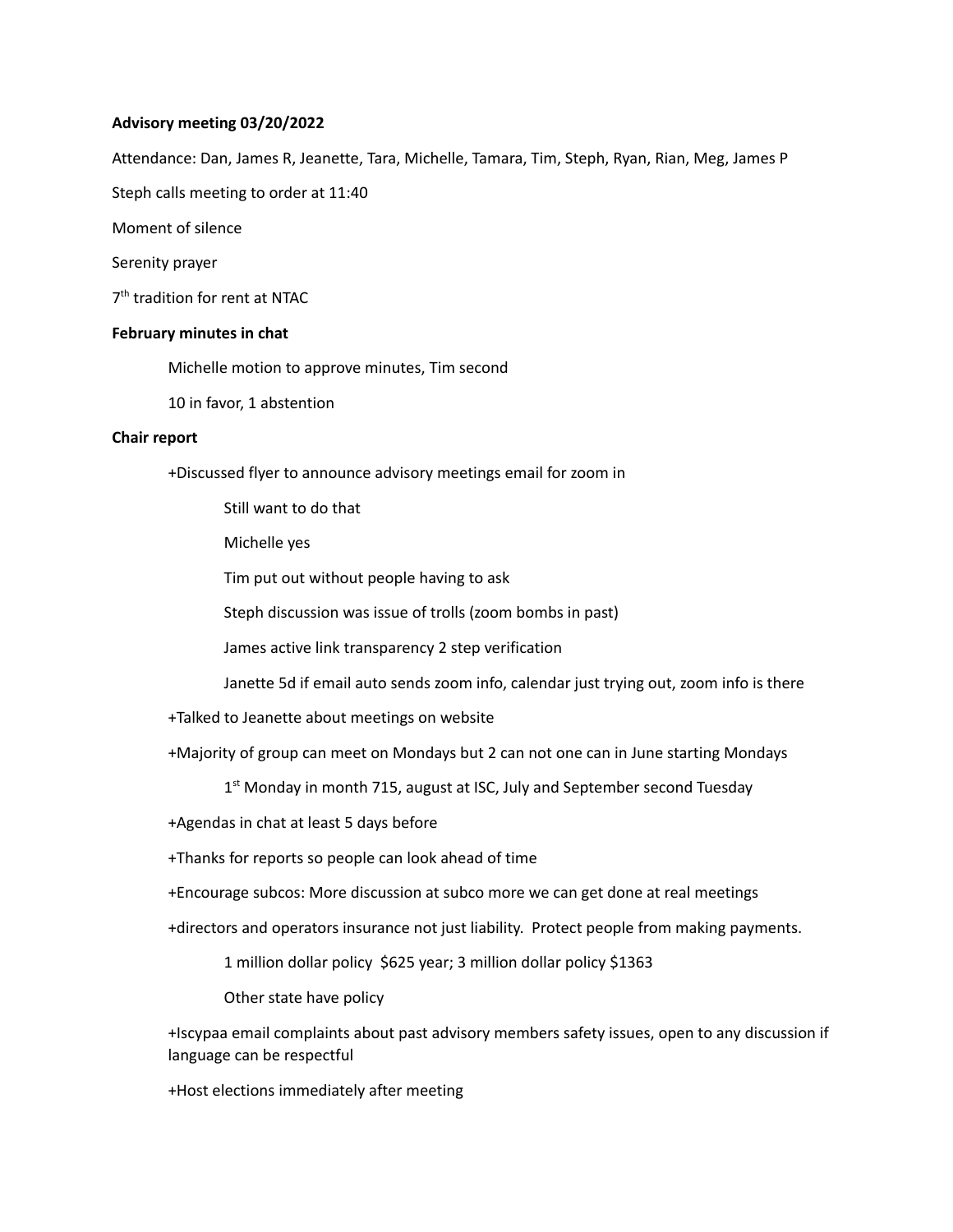Host packets and past reports, except swsypaa

Pass on resources on website

Excited for this year

Happy to serve.

## **Cochair James**

+ Adultypaa elections with Michelle and Tamara

First bid

+Reached out to Florida and Michigan councils

+Here if needed

+Thanks for allowing me to be of service

#### **Kelly not present no report**

# **Treasurer Dan**

+7.76 liability insurance

+phone call to attorney about tax forms – past advisories left undone

+Tim gave money from host, talk about disbursements or delays after bid money

+13, 631.25\$ current balance before host money

Tim – when took money out of host to leave one penny in to allow to have bank account money, send and receive electronic money.

### **Meg – archives**

+Excited to be of service

+Supporting Chicago

+No report

#### **Ryan- hotels**

+No report

## **Webmaster Jeanette**

Add notes to minutes

+Graphics from host updated website more we can do

+Maybe subco

+Steph interested in adding calendar on website free on weebly 5 events, \$5 a month unlimited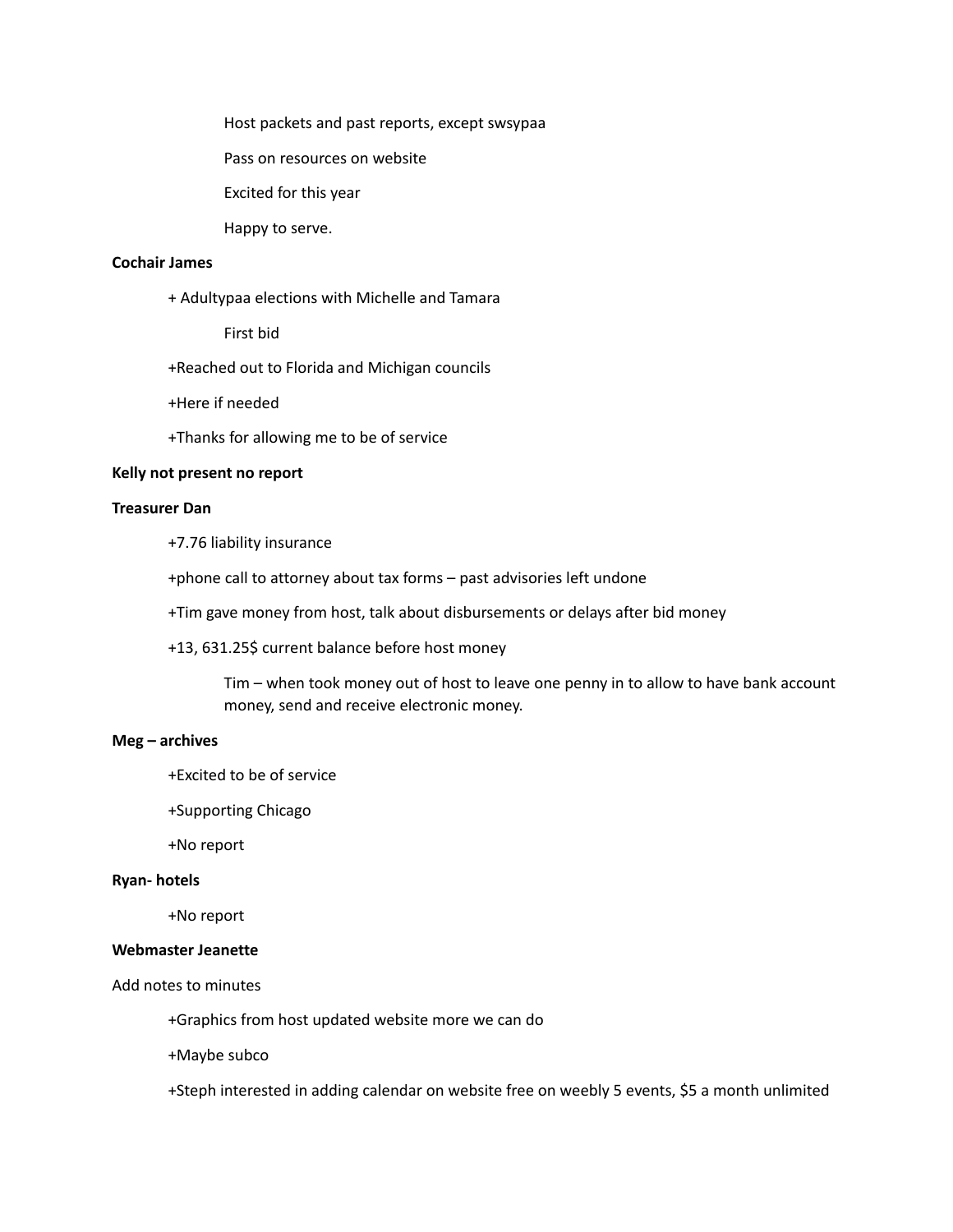Good to go

Events page has all election flyers

Subco for email and calendar zoom info

### **Outreach vacant report by Steoh**

- +Electing in old business
- +Adultypaa elections on 3/12
- +Kankakee today 5pm
- +Naperville 03/26 Tamara
- +Rockford 03/27 Steph, James, Michelle
- +SIB 03/27 Rian and Jeanette
- +Villa Park Tara Kelly

+ Bid formation outline on the drive

# **Trusted servant reports**

+Michelle happy to be here

+Tim

+Gsuite for non profits

Name or inherited?

Can do aliases ([steph@iscypaa.org](mailto:steph@iscypaa.org) forward to [chair@iscypss.org\)](mailto:chair@iscypss.org)

# 100% free canva pro features

# **Old business**

+Bid requirement six discussion Tuesday April 12 8pm next subco

+Seed money

+Outreach elections

### Steph read responsibilities

Discussion about outreach chair assigning liaisons for each bid committee

Tim nominated Tara; Dan nominated Tamara

Both qualified

Tamara elected vis third legacy

## **New business**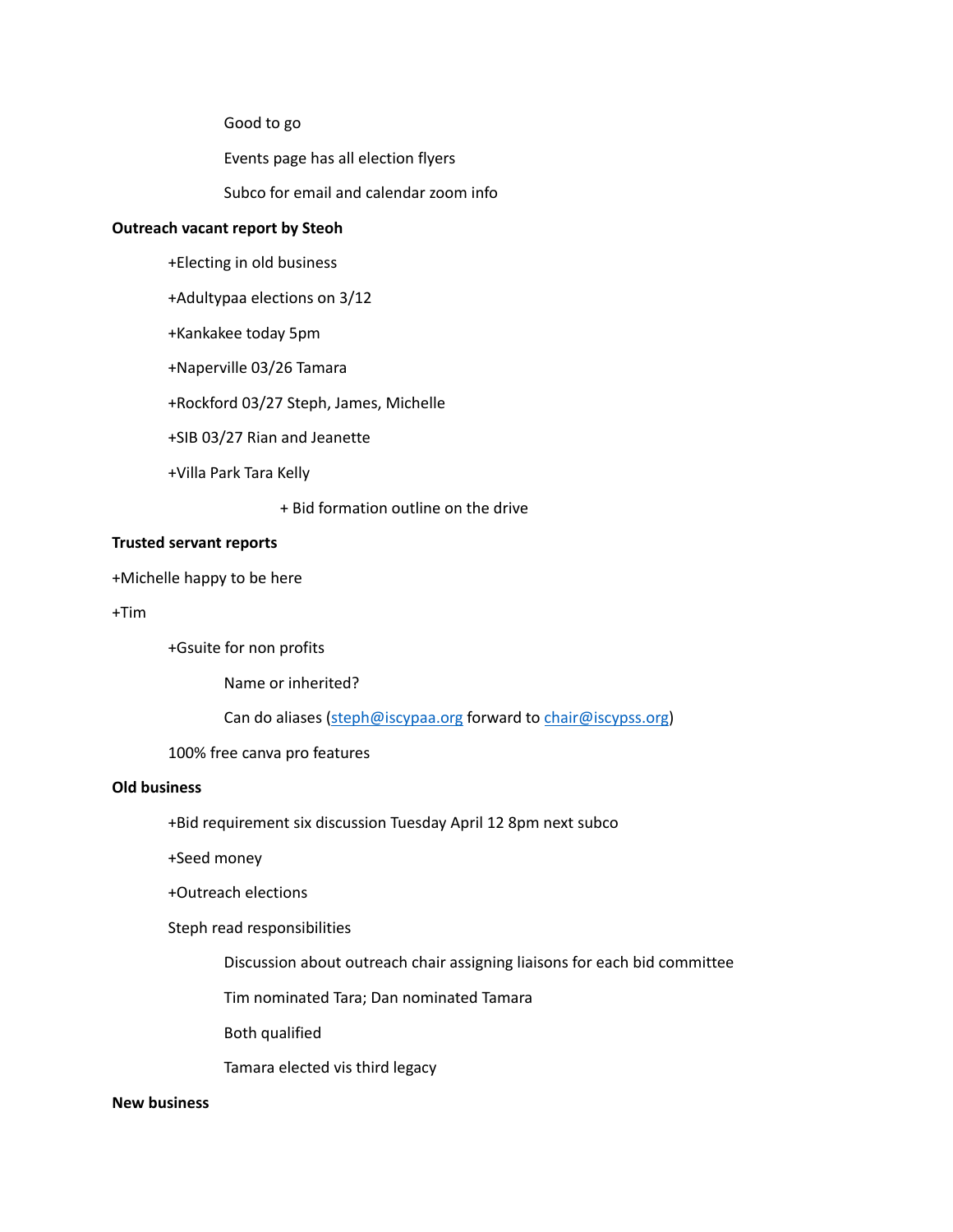1.Ben not present, did not wish to be reinstated, but added to bottom of alternate list

James – concerned about this. Setting precedent

Tim- can chose to step down and out could be added back to alternate list, in cases where not removed

He stepped down, not here to reinstate

Bylaw missing the conference shall be considered a resignation. Should there be a medical or family emergency, the Council shall add the agenda at the first meeting following the conference to reinstate the Council member at their request and their presence if their term is not complete.

Tim – table, Dan seconded

1 abstention, 9 for

2. Rian holds position from Springfield, does she move to mesypaa or stay in Springfield, roll off with MESY

Motion to move Rian to mesypaas vacant spot James second

Ryan – need peoples to represent Springfield, fill another MESY slot, 2 southern conferences not accurately represented

James – reason to push for Springfield, rolling on and off easy. Should serve whole time with Mesy and have a MESY alternate serve for Springfield.

Motion passes unanimous

Minority opinion is important James.

+Tim thinks we should continue this discussion and not talk about seed immediately.

Motion a MESYPAA host committee member that was elected to serve as an alternate be brought up to serve in the Springfield next spot. Ryan second Tim

All yes, 1 abstention

Steph will clarify if that is Megan or Amy

3. Advisory will provide \$100 of seed money for each bid formed this year, which will be disbanded or at conference for 2023 conference. James P, Dan second

Tim feels like it should be stated if needed.

Dan offer they take if want it, not forced.

Rian -asked for clarification if disbanded

1 opposed, no minority opinion, all voted for motion carries